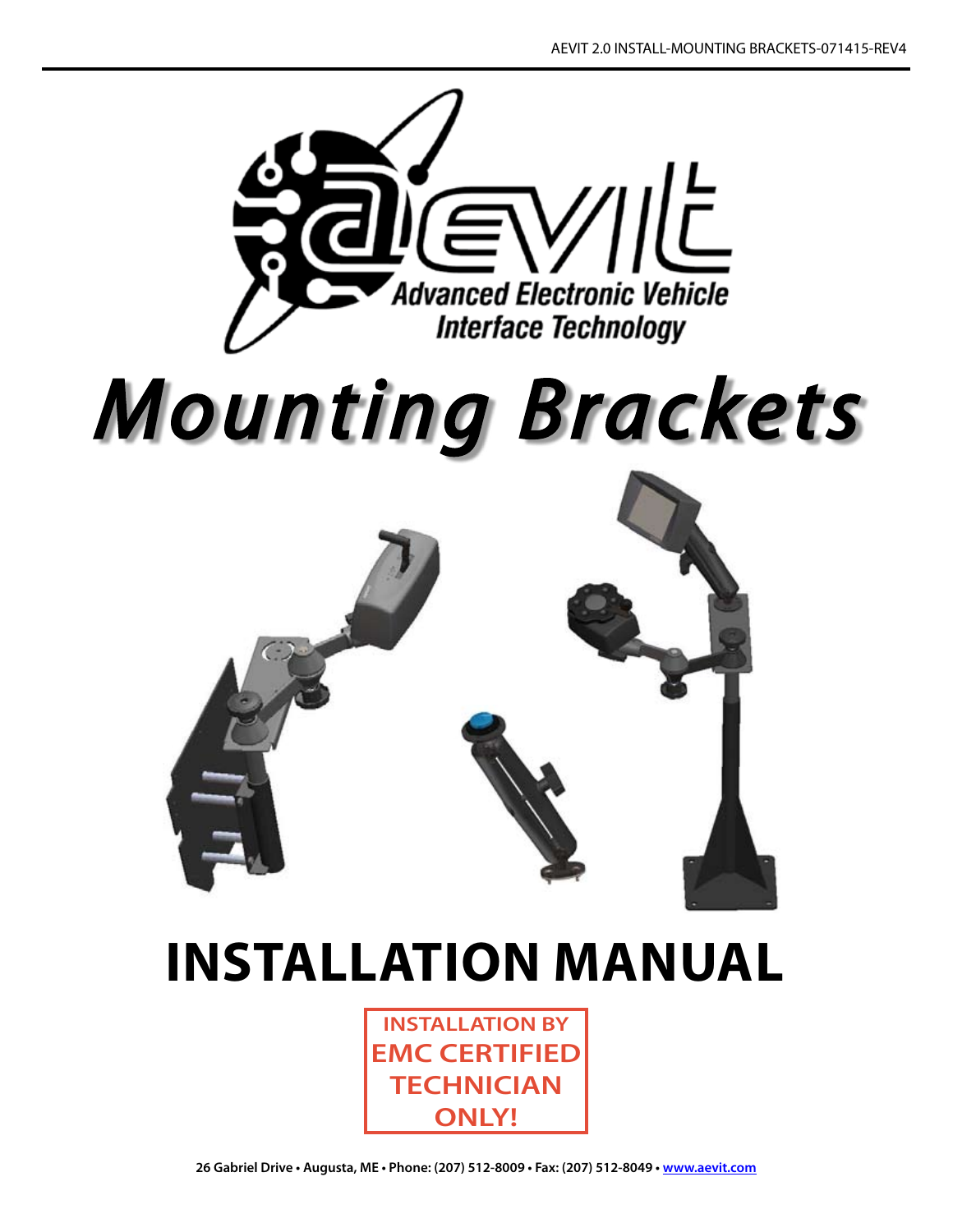| <b>AEVIT 2.0 Mounting Brackets Installation Manual</b><br><b>Table of Contents</b> |                |
|------------------------------------------------------------------------------------|----------------|
|                                                                                    |                |
| 1. Introduction                                                                    |                |
| 1.1 Overview                                                                       |                |
| 1.2 Installing the Mounting Ball Onto Input Devices                                |                |
| 2. Primary Inputs                                                                  | $\overline{2}$ |
| 2.1 General Information                                                            | $2 - 1$        |
| 2.2 Mounting Base Installation - Floor                                             | $2 - 1$        |
| 2.3 Mounting Base Installation - Door                                              | $2 - 3$        |
| 2.4 Generic Adjustment Installation                                                | $2 - 5$        |
| 2.5 Other Mounting Options                                                         | $2 - 7$        |
| 3. Secondary Inputs                                                                | $\overline{3}$ |
| 3.1 General Information                                                            | $3 - 1$        |
| 3.2 Display Bracket Installation                                                   | $3 - 1$        |
| 3.3 Secondary Function Switches                                                    | $3 - 2$        |
| 4. Service Requirements                                                            | 4              |
| 5. Before Operating                                                                | 4              |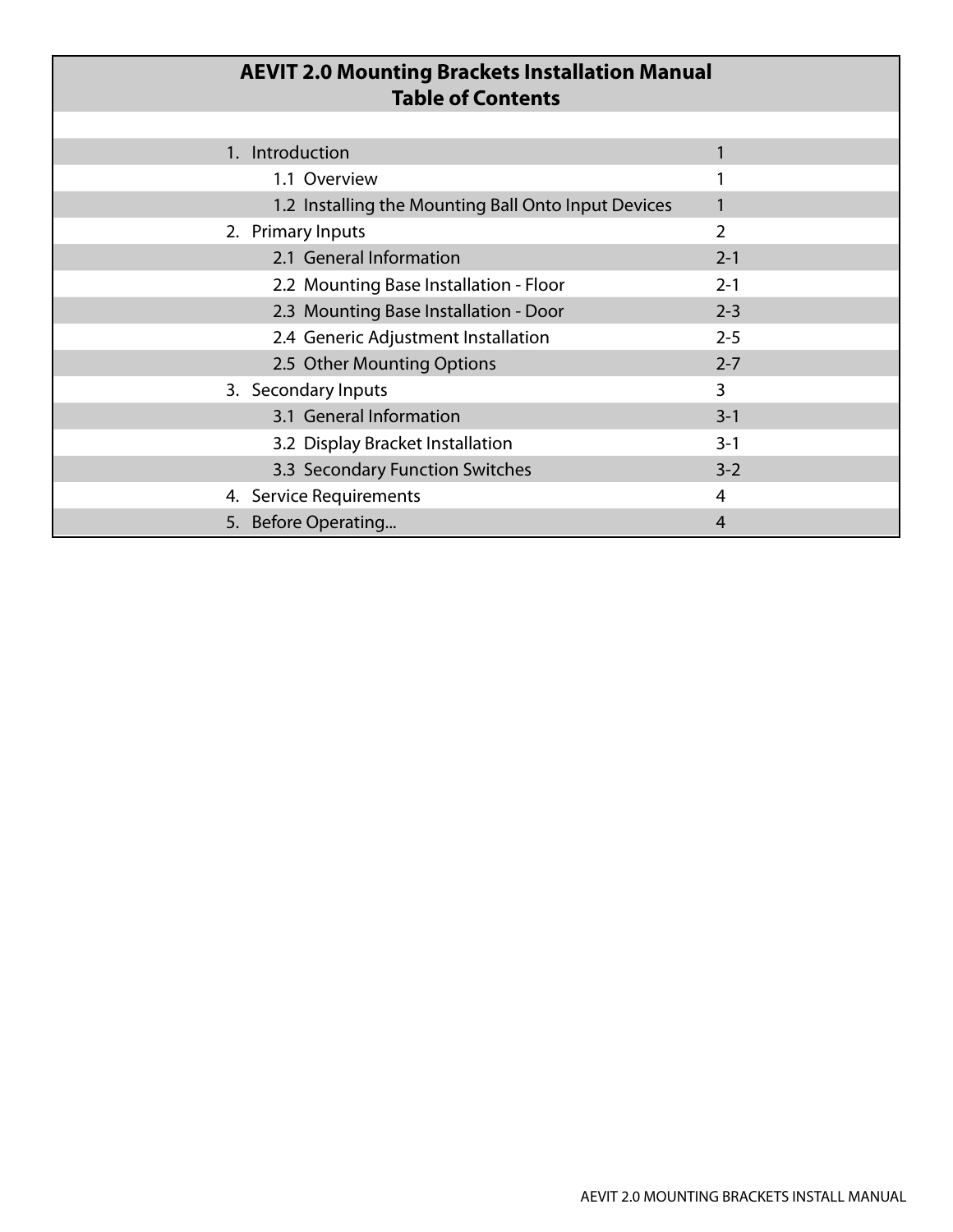# **1. Introduction** *Mounting Brackets*

**1**

## **1.1 Overview**

EMC provides many different options for mounting the AEVIT 2.0 devices. These devices include the AEVIT 2.0 Primary Input Devices, the AEVIT 2.0 Display, and secondary switch options. This manual will show the recommended mounting options for all of these devices. Also provided in this manual are a few variations of the recommended mounting options that may better suit your client.

This installation manual is broken down into two (2) major sections. The first section focuses on the Primary Input Mounting Brackets. This section will show how to install brackets for mounting Steering and Gas/Brake input devices. The second section will focus on Secondary Input Mounting Brackets. This section deals with the mounting of the AEVIT 2.0 Display and secondary activation switches.



## **1.2 installing the mounting ball onto input devices**

All EMC mounting options provide versatility with the use of ball-and-socket mounting brackets. Mounting Balls will need to be attached to the input devices and the corresponding mounting brackets will have the mating sockets. Therefore, the first step in installing any of the input devices is to install the mounting ball to the bottom of them.

Each Input Device Install Kit should have a Mounting Ball and a Mounting Ball hardware kit that contains the following:

- (4) 10-32 x 1/2" Safety Torx Screws (1) Safety Torx Bit
- 
- (4) #10 Internal Tooth Lock Washers (1) Container of Blue Loctite®
- Install the Mounting Ball onto the input device using (3) 10-32 x 1/2" safety torx screws, (3) internal tooth lock washers and the Blue Loctite® as shown in **Figure 1**. In order to install the (3) safety torx screws you will need to use the supplied safety torx bit. There are (7) pre-drilled holes on the mounting ball. **Figure 2** shows which holes should be used to mount the ball onto the input device.

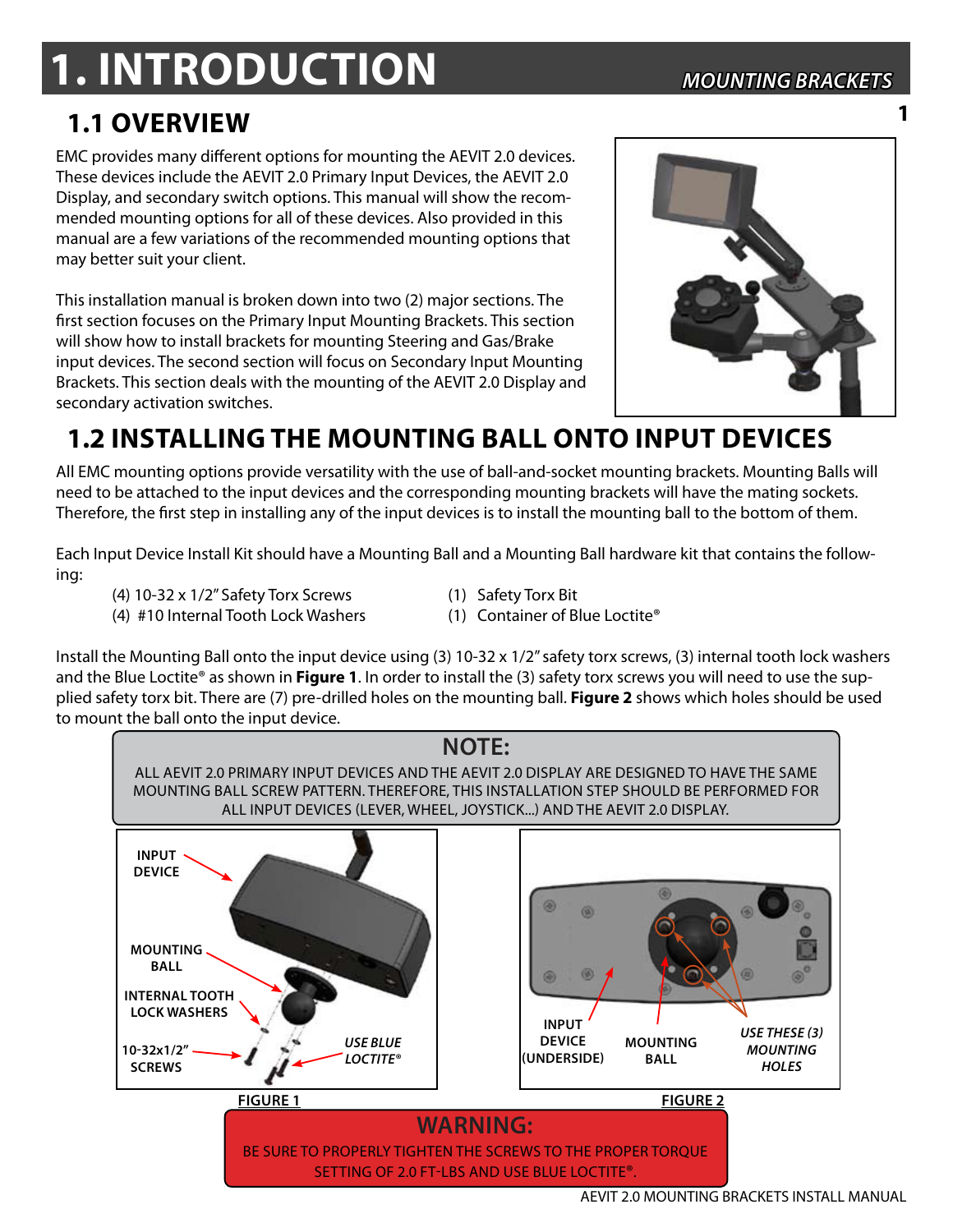## **2. PRIMARY INPUT** *Mounting Brackets*

**2-1**

## **2.1 general information**

The primary input section will describe how to install the mounting brackets for the Primary Inputs which include: Digital Lever, Wheel, and single and dual axis Joysticks. As the name states, these devices perform the tasks of operating the primary functions of the vehicle: Steering and Gas/Braking. Generally, the Gas/Brake controls are installed on the left hand side of the driver and utilize the **door mounting bracket system** and the steering controls are installed on the right hand side of the driver and utilize the **floor mounting bracket system**. However, only the base plate of each mounting system is different (See figure to the right for mounting system components). Sections 2.2 and 2.3 will go into detail about installing the bases of the Floor and Door mounting systems and section 2.4 will discuss the generic adjustment section installation. Finally, section 2.5 will discuss other mounting options.



#### **WARNING:**

these instructions should be read thoroughly before attempting to install this equipment. Failure to do so could cause these mounting brackets to be installed incorrectly leading to an accident resulting in serious injury and/or death.

## **CAUTION: WHAT NOT TO DO EXAMPLE TO BO INSTALL THE EMC MOUNTING BRACKETS IF ALL COMPONENTS ARE NOT PROVIDED IN THE KITS.**

- 
- DEVIATE FROM ANY STEPS SHOWN IN THESE INSTRUCTIONS UNLESS APPROPRIATE. (I.E. "OTHER MOUNTING OPTIONS" SECTION).
- INSTALL THIS EQUIPMENT IF YOU ARE UNSURE ABOUT ANY STEP IN THESE INSTRUCTIONS.

## **2.2 Mounting Base Installation - Floor (BRkt-aevit-flr)**

Before installing the Floor Mounting system, verify that the following components are included with the BRKT-AEVIT-FLR mounting kit:

- 
- (1) Input Device Articulating Swivel Brkt (8) 3/8" Flat Washers
- (1) Input Device Mounting Ball (4) 3/8" Lock Nuts
- (1) Mounting Ball Hardware Kit
- (1) Floor Base Plate (4) 3/8" x 2" Hex Head Bolts
	-
	-

## **NOTE:**

If any of these components are not included with the brkt-aevit-flr, call the EMC service department. **DO not attempt to install without all parts.**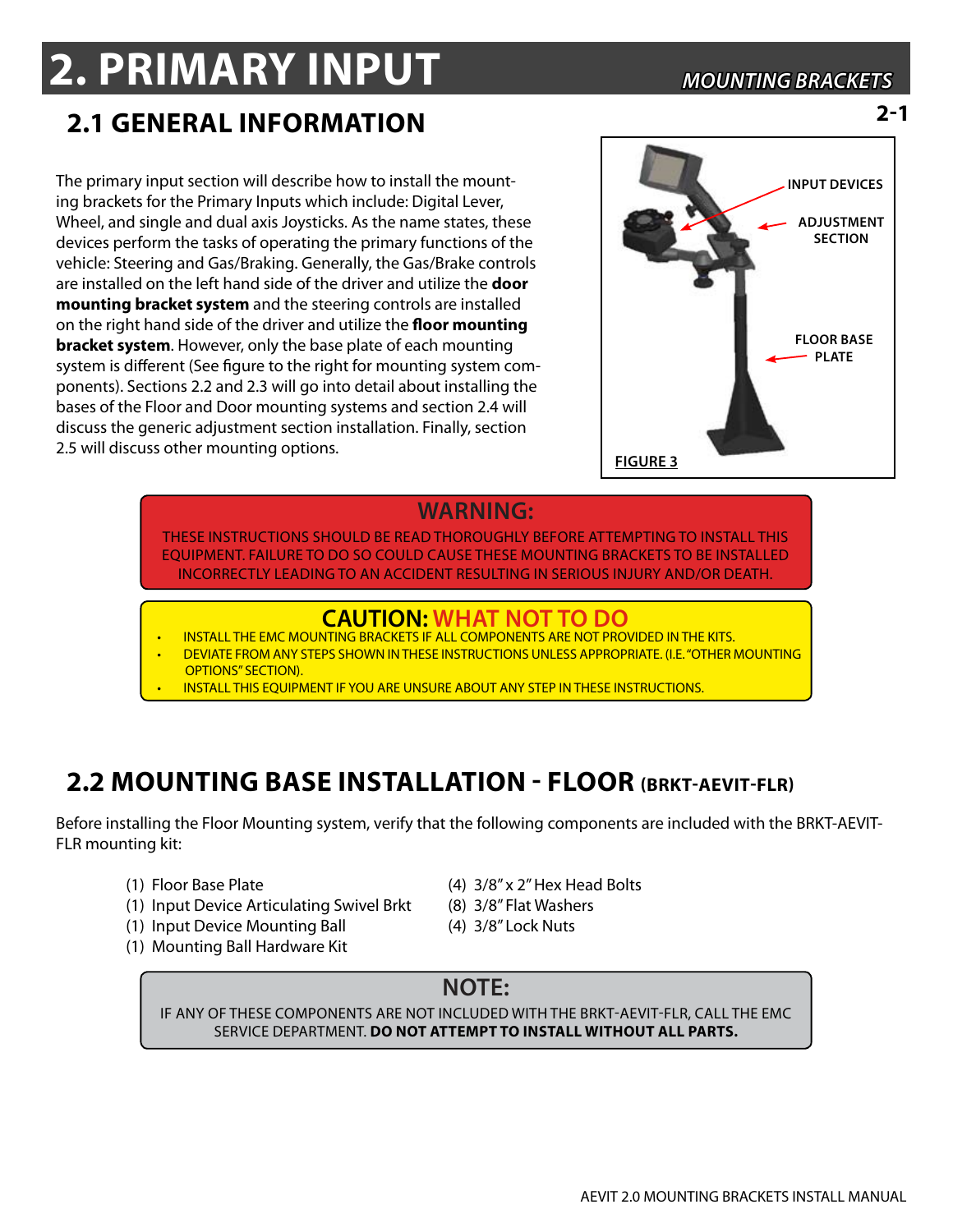## **2.2 Mounting Base Installation - Floor (BRkt-aevit-flr) (Continued)**

#### **Step 1**

Determine the location for the Floor Base Plate. This will change depending on the needs of the client. EMC recommends that it be mounted between the two front seats with the webbing facing towards the passenger seat and the AEVIT 2.0 Chassis be mounted partially on top of it as shown in the figures below (See your vehicle specific AEVIT 2.0 Installation Manual for information on mounting the AEVIT 2.0 Chassis). The Floor Base Plate and the AEVIT 2.0 Chassis should also be mounted as far forward in the vehicle as possible. This will reduce the overall footprint of the system and allow the client to move their wheelchair in and out of the driver's area more effectively. It is also very important to make sure that the Floor Base Plate does not extend to the left into the drivers area as this will interfere with the client's wheelchair movements.



#### **Step 3**

Mount the Floor Base Plate to the floor of the vehicle using (4) 3/8" x 2" hex head bolts, (8) 3/8" flat washers, and (4) Lock nuts. Once the Base Plate is mounted, skip to section 2.4 for the adjustment and input device installation information.

#### **NOTE:** when mounting the AEVIT 2.0 chassis in this configuration, you will need to provide four (4) spacers which are at least 1/2" thick to raise the chassis over the floor base plate and its mounting bolts. These spacers are shown in figure 4B.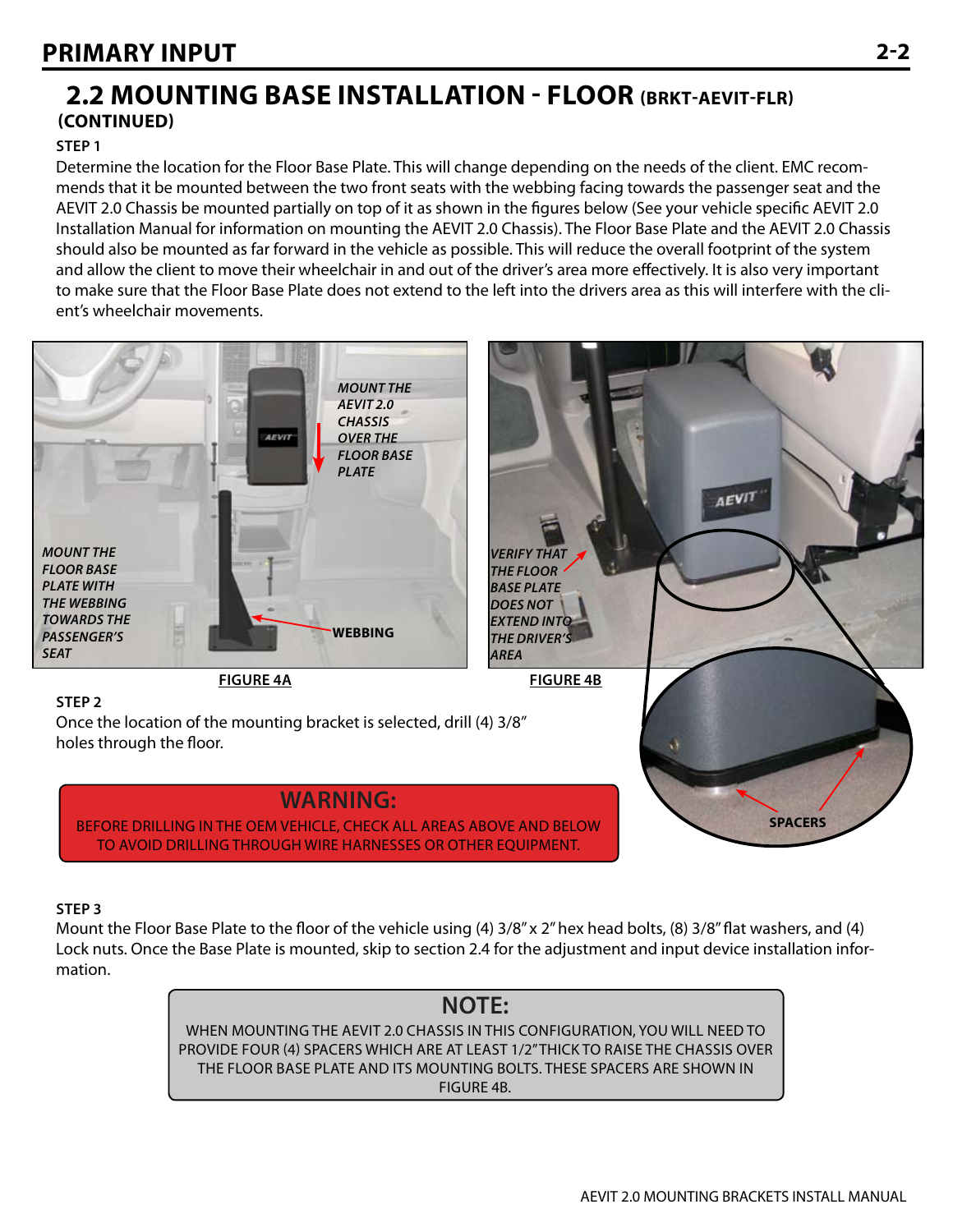## **2.3 Mounting Base Installation - Door (BRkt-aevit-door)**

Before installing the Door Mounting system, verify that the following components are included with the BRKT-AEVIT-DOOR mounting kit:

- 
- (1) Input Device Articulating Arm Bracket (6) 1/4" x 1" Hex Head Bolts
- (1) Upper Pole Mounting Plate (4) 5/16" Lock Washers
- (1) Input Device Mounting Ball (6) 1/4" KEP Nuts
- (1) Mounting Ball Hardware Kit (4) Base Plate Spacers
- 
- (1) Door Base Plate (4) 5/16" x 3" Hex Head Bolts
	-
	-
	-
	-
- (5) Bolt Caps (1) Additional Spacer\*

If any of these components are not included with the brkt-aevit-door, call the EMC service department. **DO not attempt to install without all parts.**

**NOTE:**

Once all components are verified as present, the Door Base Plate can be attached directly to the door as shown in **Figure 5** below. This universal plate will be mounted to the OEM driver's door with no less than (5) bolts and locknuts for the vehicles shown. The four bosses protruding out from the door plate will go through the door panel to accept the Quick Adjust Upper Pole. **Figure 6** shows the Door Base Plate and references possible mounting holes for individual vehicle manufacturers.



**Figure 5**



(Holes marked with F  $S$  & T  $S$  will require the additional spacer\* behind the plate.)

**Figure 6**

## **NOTE:**

The door Base plate is designed to avoid oem door panel mounting clips for all vehicles. These void areas must be considered when placing the plate for hole drilling.

## **WARNING:**

ALL MOUNTING HARDWARE AND FASTENERS MUST BE PROP-ERLY TIGHTENED TO PREVENT Unintended MOVEMENT OF THE INPUT DEVICE(S) and mounting brackets. FAILURE TO OBSERVE THIS WARNING MAY RESULT IN AN ACCIDENT CAUS-ING SERIOUS INJURY AND/OR DEATH.

This rendering shows how the door mounting system will eventually go together. The Door Base Plate is hidden behind the panel with the (4) protrusions and/or spacers coming through the OEM door panel.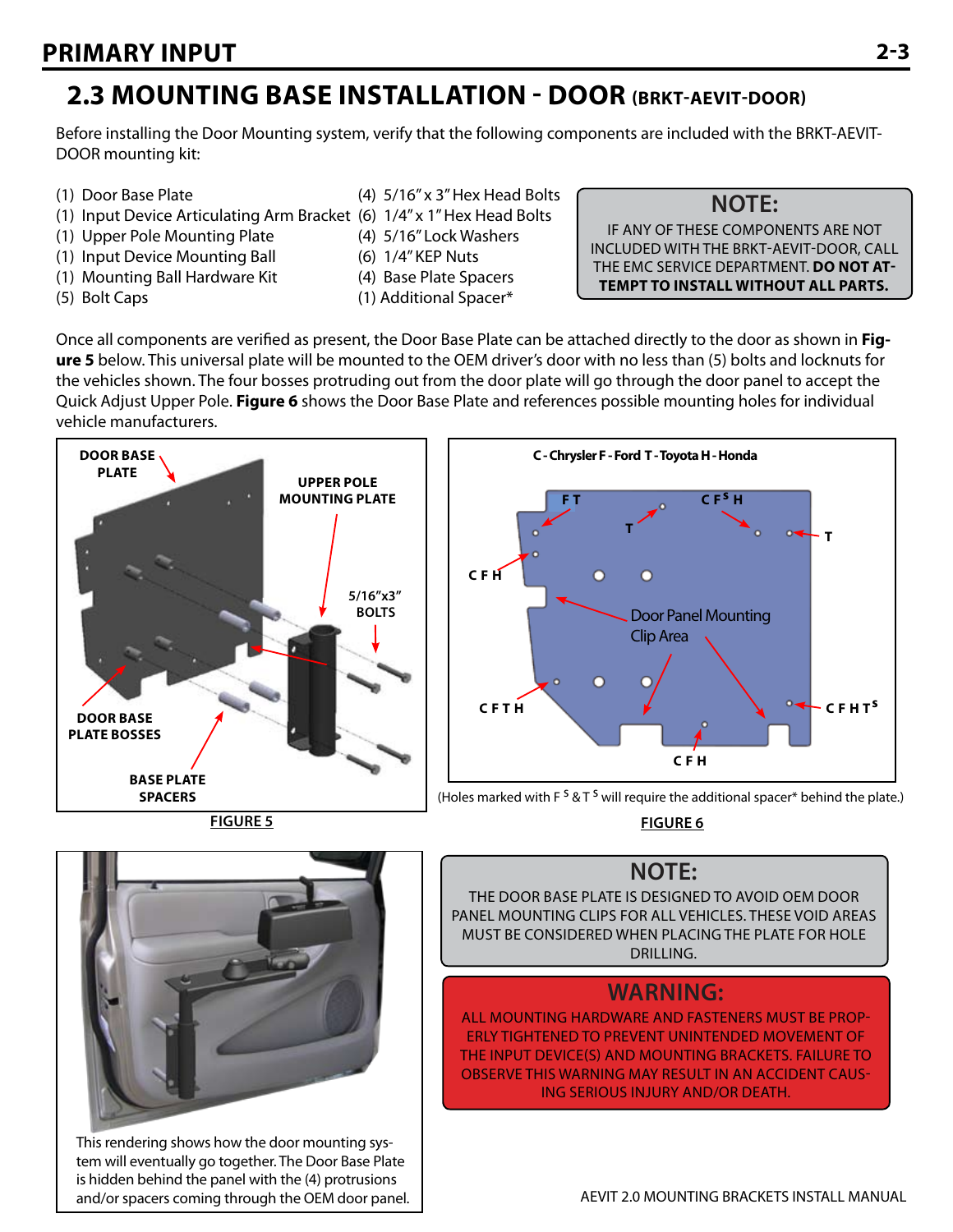### **2.3 Mounting Base Installation - Door (BRkt-aevit-door) (Continued)**

**Step 1**



Remove the driver's door panel and mark the area where the Door Base Plate will be mounted. See hole diagram on previous page. Mount the door plate with no less than (5) 1/4-20 x 1" bolts and locknuts. After the plate is mounted, mark and drill (4) 5/8" holes for the standoffs.

#### **Step 3**



You may need to use other tools to remove the carpet on the other side of the panel.

**Step 2**



Once the holes are drilled, cut away any plastic areas that will interfere with the door plate being mounted parallel with the door. Be sure that the areas that were cut away remain neat.





Your mounting system comes with (4) spacers that can be cut to any length to bring the Upper Pole Mounting Plate out from the door, depending on the vehicle.

## **NOTE:**

The (4) 5/16 x 3" hex head bolts are long enough for use with the spacers at full length. If you cut the spacers, however, **you will need to provide a smaller bolt** that will offer at least 1/2" of engagement into the Door Base Plate bosses.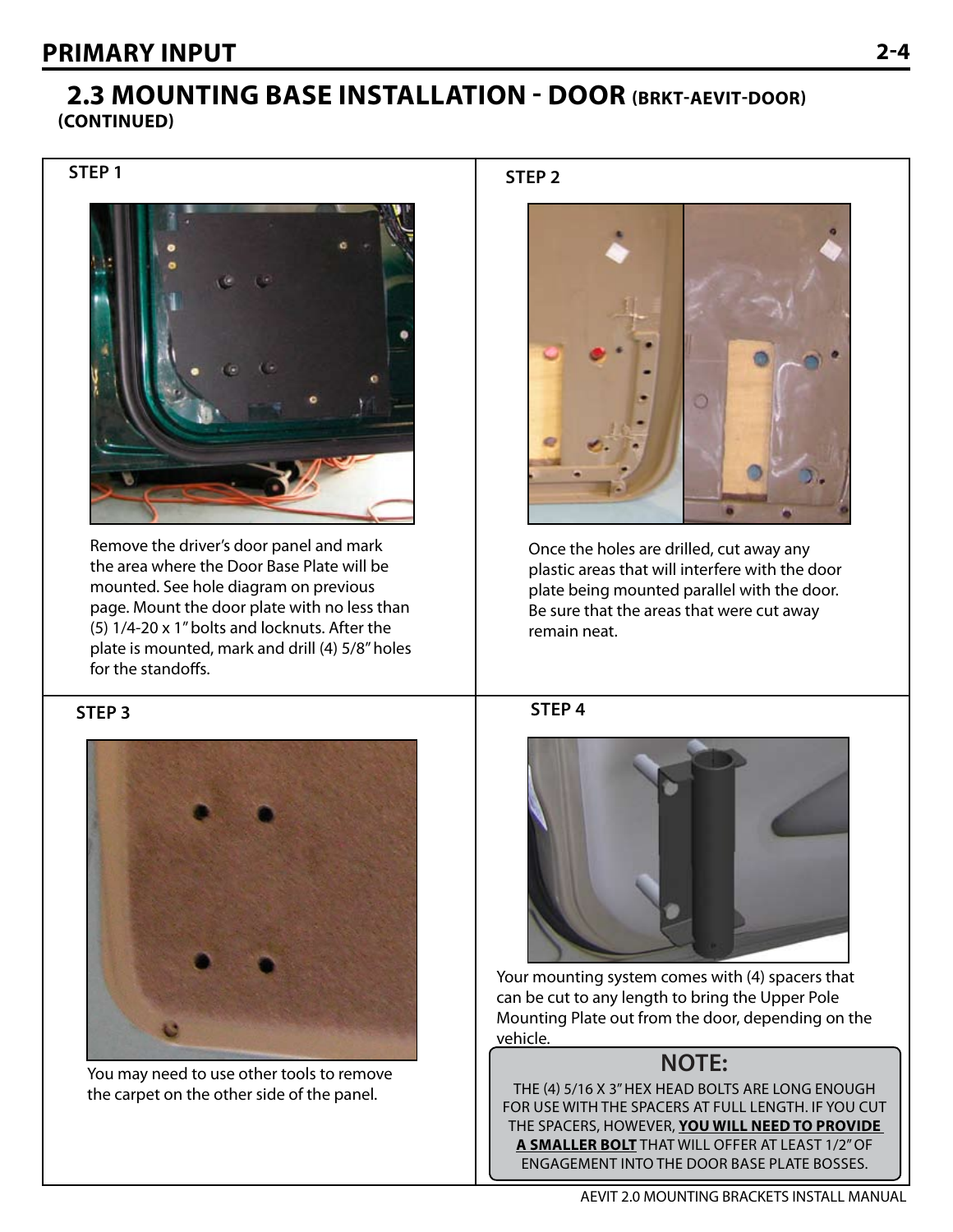## **2.4 generic adjustment installation (BRkt-aevit-flr & BRKT-AEVIT**

#### **DOOR)**

Now that the bases are installed, the adjustment section can now be mounted. Both the **Floor Mounting System** and the **Door Mounting System** will come with the same adjustment section. Therefore, this section pertains to both installs. The adjustment section comes preassembled from EMC; however, **Figures 8 & 9** show exactly how they are assembled in case you need to disassemble or replace a component. The main components of the Adjustment Section are the Input Device Articulating Swivel Bracket and the Quick Adjust Upper Pole (**Figure 8**). The main components of the Input Device Articulating Swivel Bracket are the Input Device Swivel Bracket and the Extension Arm (**Figure 9**).



#### **Step 1**

Insert the Adjustment Section into either the Floor Base Plate or the Door Base that was installed in sections 2.2 and 2.3. Adjustment Knob 1 may need to be loosened for the Adjustment Section to fit into the base. When Adjustment Knob 1 is loosened, it pushes down on the threaded rod located inside of the Quick Adjust Upper Pole. This, in turn, loosens the wedge at the bottom of the Quick Adjust Upper Pole.

#### **Step 2**

Once the Adjustment Section Assembly is inserted into the base, it can be adjusted vertically 4". Once it is at the correct height, tighten Adjustment Knob 1 thoroughly (**Figure 12**). Verify that the Quick Adjust Upper Pole will not move under normal operating conditions.

#### **WARNING:**

FAILURE TO TIGHTEN all adjustment knobs completely COULD CAUSE AN ACCIDENT RE-SULTING IN SERIOUS INJURY AND/OR DEATH.



**Figure 7**



**Figure 8 - Adjustment section Assembly Figure 9 - Input device articulating swivel Bracket assembly**





**Figure 10 - Floor system Figure 11 - Door system**



**Figure 12 - Floor system**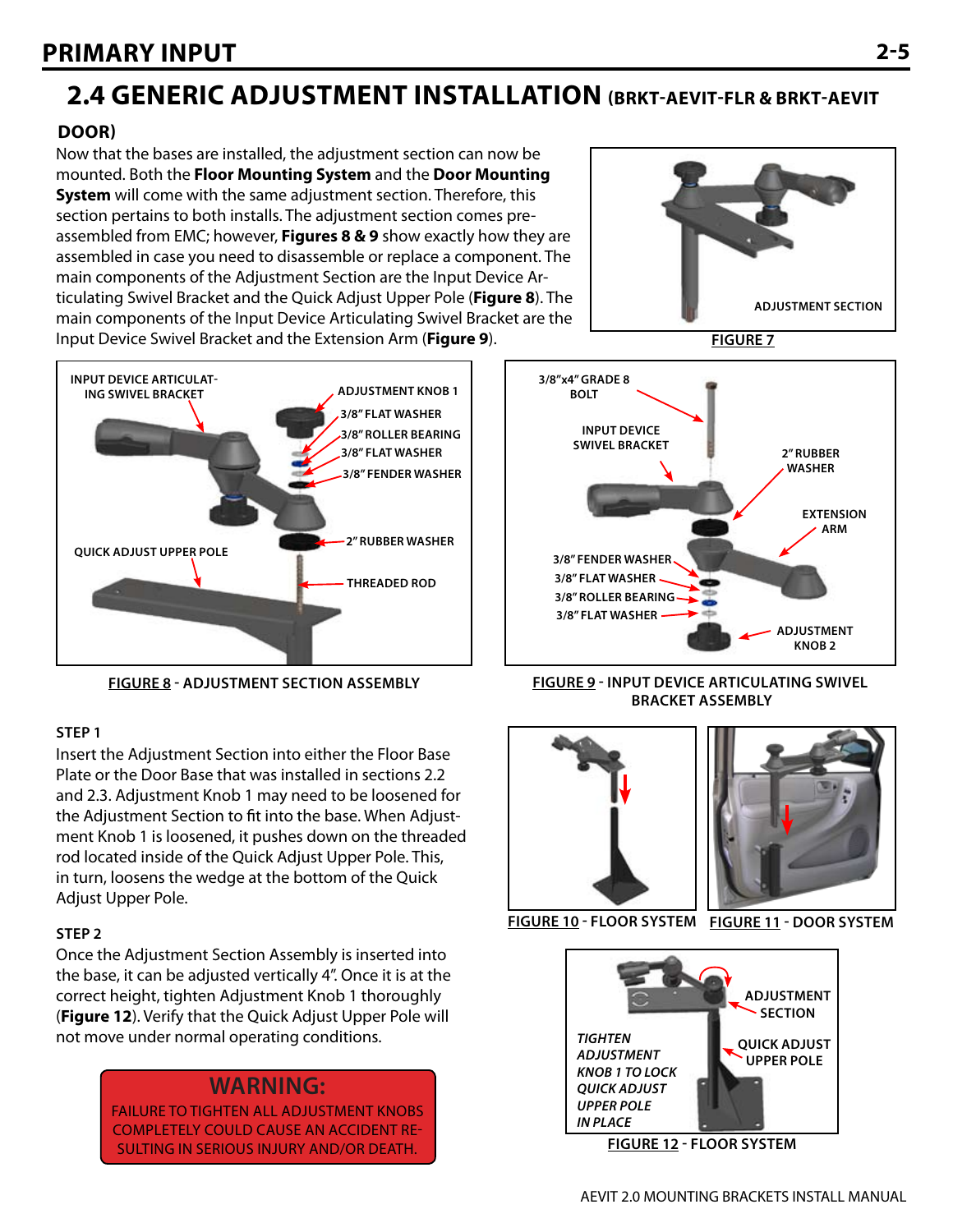## **2.4 generic adjustment installation (BRkt-aevit-flr & BRKT-AEVIT DOOR) (Continued)**

#### **Step 3**

The Input Device Articulating Swivel Bracket, as the name implies, swivels in  $45^\circ$  increments to allow for multiple angles for the Input Devices (**Figure 13**). To install the Input Device, simply place the ball of the Input Device into the socket of the Input Device Horizontal Swivel Bracket and tighten, using the "T" handle as shown in **Figure 14.**





**Figure 13**

**Figure 14: Input device Mounting**

#### **Step 4**

Once the Input Device is installed, it can be fitted for the client. Adjustment Knobs 1 & 2 are used to configure the Input Device Articulating Swivel Bracket such that the client can operate the input device both comfortably and effectively. The "T" handle can also be used to adjust the angle of the input device to the client's needs. Once the input device and Input Device Articulating Swivel Bracket is in the correct position, tighten all adjustments such that neither the input devices nor the mounting systems move under normal operating conditions.



**Figure 15**

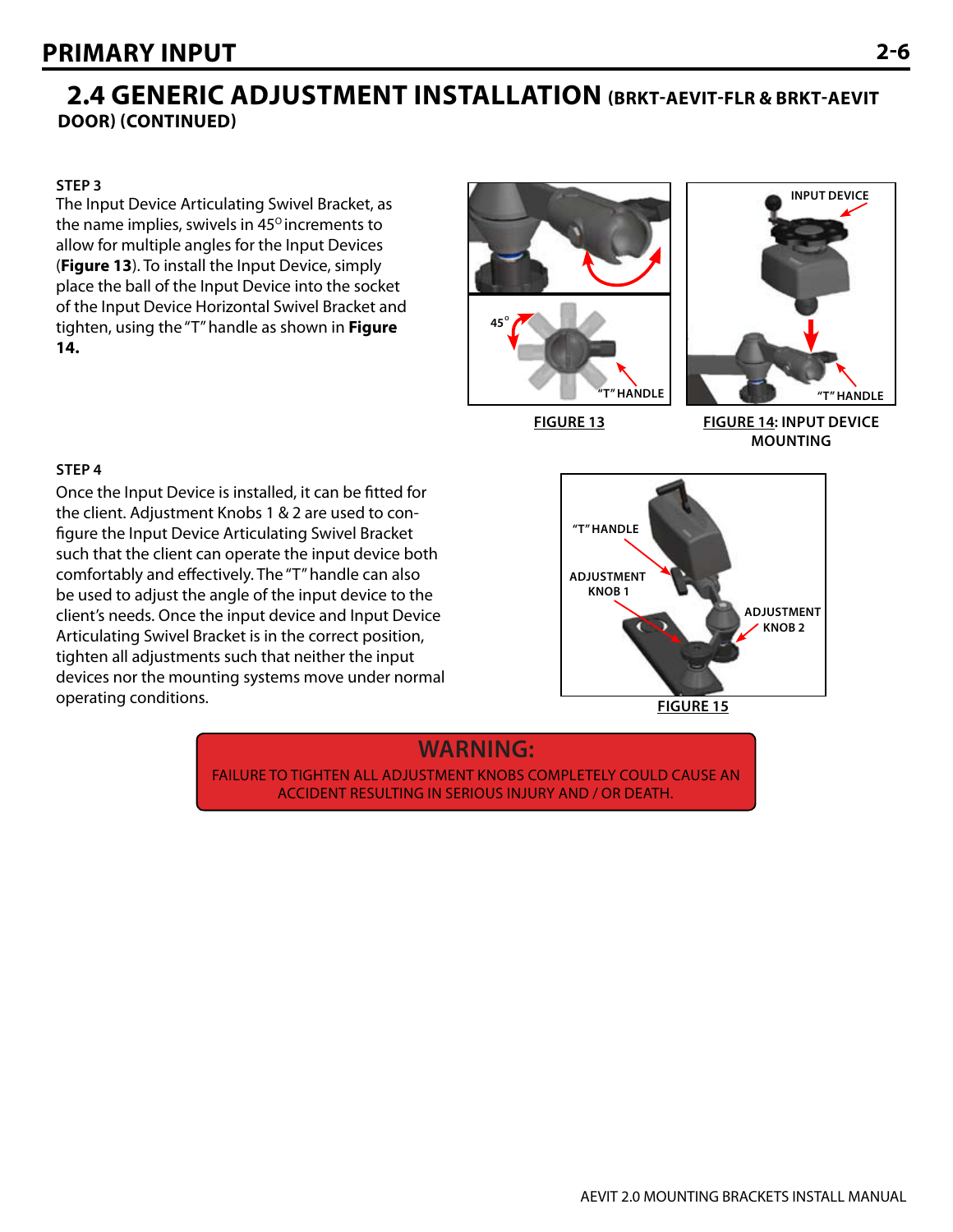## **2.5 other mounting options (BRkt-aevit-flr & BRKT-AEVIT DOOR**

#### **Reversing Adjustment Knob 2**

The Adjustment Section of the mounting systems comes pre-assembled with Adjustment Knob 2 on the bottom of the Input Device Articulating Swivel Bracket as shown in **Figure 16**. In this position, the knob will not interfere with the input device. However, if the client wishes to have Adjustment Knob 2 on top of the bracket (**Figure 17**), the following steps should be followed for reversing it.





**Step 1**

**Figure 15** Insert the 4" hex head bolt into the bottom of the Input Device Articulating Swivel Bracket and attach the remaining hardware to the bracket in the following order:

Unscrew Adjustment Knob 2 from the 4" hex head bolt shown in **Figure 18**. Remember to keep track of the hardware and the order of the flat washers when disassembling

the Input Device Articulating Swivel Bracket.

-3/8" fender washer

- -3/8" flat washer
- -3/8" bearing
- -3/8" flat washer
- -Adjustment Knob 2

See **Figure 19** for the full assembly.

#### **Step 3**

Once Adjustment Knob 2 is reversed, repeat step 4 from the Generic Adjustment Section to fit the client. Once the client is fitted, tighten all adjustments such that neither the input devices nor the mounting systems move under normal operating conditions.



**Figure 19**

## **WARNING:**

FAILURE TO TIGHTEN all adjustment knobs completely COULD CAUSE AN ACCIDENT RESULTING IN SERIOUS INJURY AND / OR DEATH.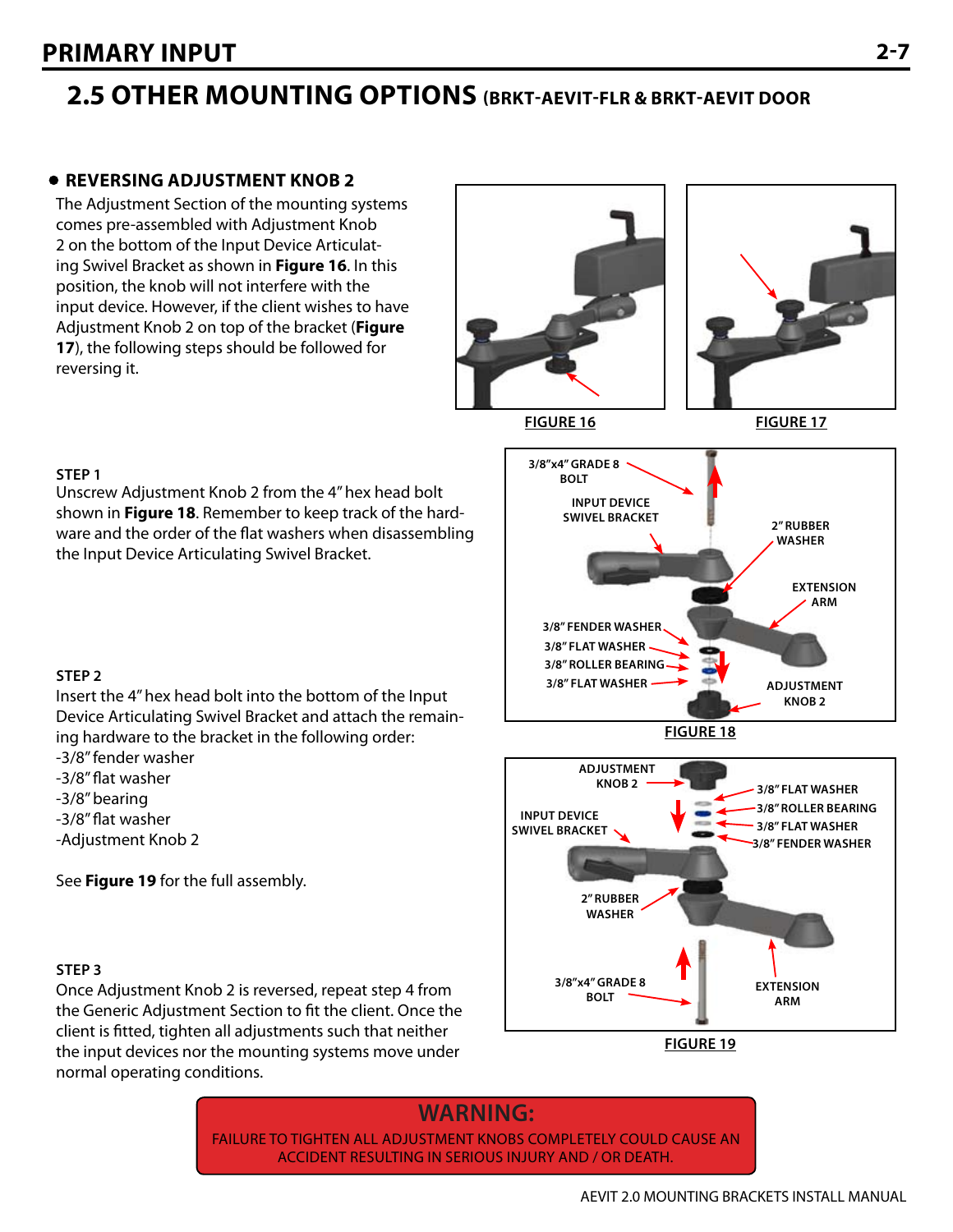## **2.5 other mounting options (BRkt-aevit-flr & BRKT-AEVIT DOOR) (Continued)**

#### **Cutting the quick adjust upper pole**

If only one input device is being mounted to the Quick Adjust Upper Pole, the extra length of the bracket can be removed. EMC recommends that the cut be made 3" from the "pole side" of the quick adjust upper pole as shown in **Figure 20**.

**Figure 21** shows an application where cutting the Quick Adjust Upper Pole was necessary in order for the mounting bracket to fit the door panel.

> **NOTE:** debur all edges after cutting the quick adjust upper pole.

#### **WARNING:**

FAILURE TO TIGHTEN all adjustment knobs completely COULD CAUSE AN ACCIDENT RE-SULTING IN SERIOUS INJURY AND / OR DEATH.



**Figure 20**



**Figure 21**

#### **Attaching only the Input device swivel bracket**

There are a few applications where the entire Input Device Articulating Swivel Bracket is not needed and only the Input Device Swivel Bracket is used (**Figure 22**). If this is the case, the installer will have to provide the following hardware:

(1) 3/8" x 2 1/2" Grade 8 Hex Head Bolt (2) 3/8" Flat Washers (1) 3/8" Lock Nuts

Some of the hardware from the Input Device Articulating Swivel Bracket will be used as well. EMC recommends that the installer review page 2-5 to familiarize themselves with the components that make up the Input Device Articulating Swivel Bracket assembly.



**Figure 22**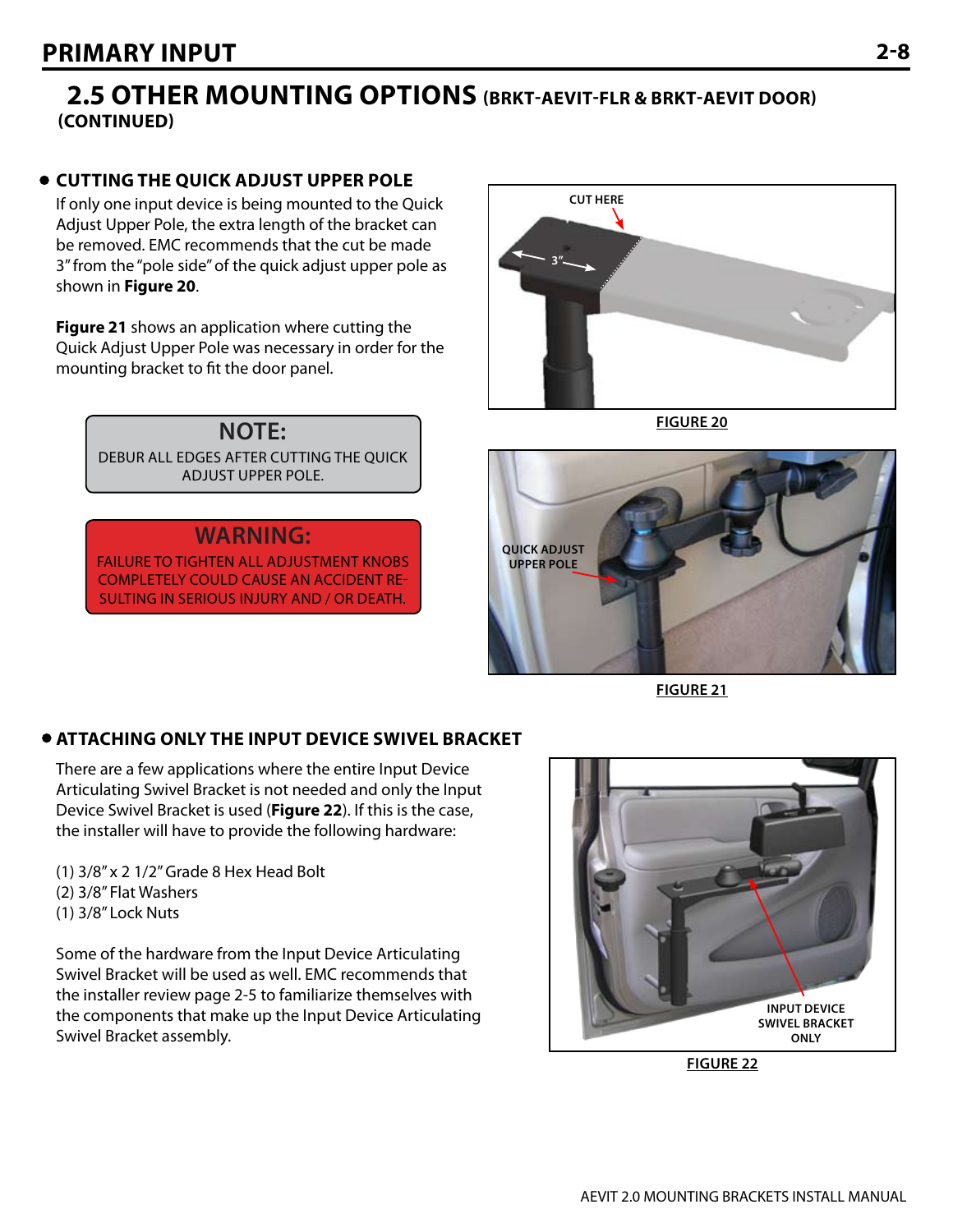### **2.5 other mounting options (BRkt-aevit-flr & BRKT-AEVIT DOOR) (Continued)**

#### **Attaching only the Input device swivel bracket (continued)**

#### **Step 1**

Remove the Input Device Articulating Swivel Bracket from the Quick Adjust Upper Pole. (See **Figure 8**, Page 2-5 for information on this assembly). Also, remove the Input Device Swivel Bracket, (1) 2" Dia rubber washer, and Adjustment Knob 1 (**Figure 9**, Page 2-5). These components will be used in step 5 of this section.

#### **Step 2**

At this point, there will be a threaded rod protruding from the Quick Adjust Upper Pole. Insert the 3/8" Flat Washer and Adjustment Knob 1 onto the Threaded rod (**Figure 23a**). This hardware will be used to lock the Quick Adjust Upper Pole in place much like step 2 Page 2-5. Tighten the adjustment knob and make a mark on the threaded rod such that it can be cut as to not protrude from the top of the adjustment knob when the installation is completed (**Figure 23b**). This can be done by simply making a mark on the rod at the top of Adjustment Knob 1 and then removing the knob and washer and cutting the threaded rod approximately 1/4" beneath the mark. (**Figure 24a**).

#### **HINT:**

PRIOR TO CUTTING THE THREADED ROD, THREAD (1) 3/8" NUT (NOT INCLUDED) ONTO THE THREAD-ED ROD, THEN MAKE THE CUT. After THE ROD IS CUT, REMOVE THE 3/8" NUT from the CUT END OF THE ROD TO CLEAN/DEBUR THE THREADS.

**Figure 24b** shows what this assembly should look like after cutting the threaded rod.

#### **Step 3**

Reinstall Adjustment Knob 1 and (1) 3/8" flat washer as shown in **Figure 23a**

#### **Step 4**

Once the Quick Adjust Upper Pole is in position, a 3/8" thru hole will need to be drilled into it. Notice in **Figure 25**, there is a support webbing underneath the Quick Adjust Upper Pole. The 3/8" thru hole can be drilled anywhere along either of the two (2) dotted lines shown in **Figure 26**. Basically, the 3/8" hole will need to be drilled 7/8" from either side of the Quick Adjust Upper Pole such that the nylon and flat washers of the Input Device Swivel Bracket will not interfere with the support webbing underneath.

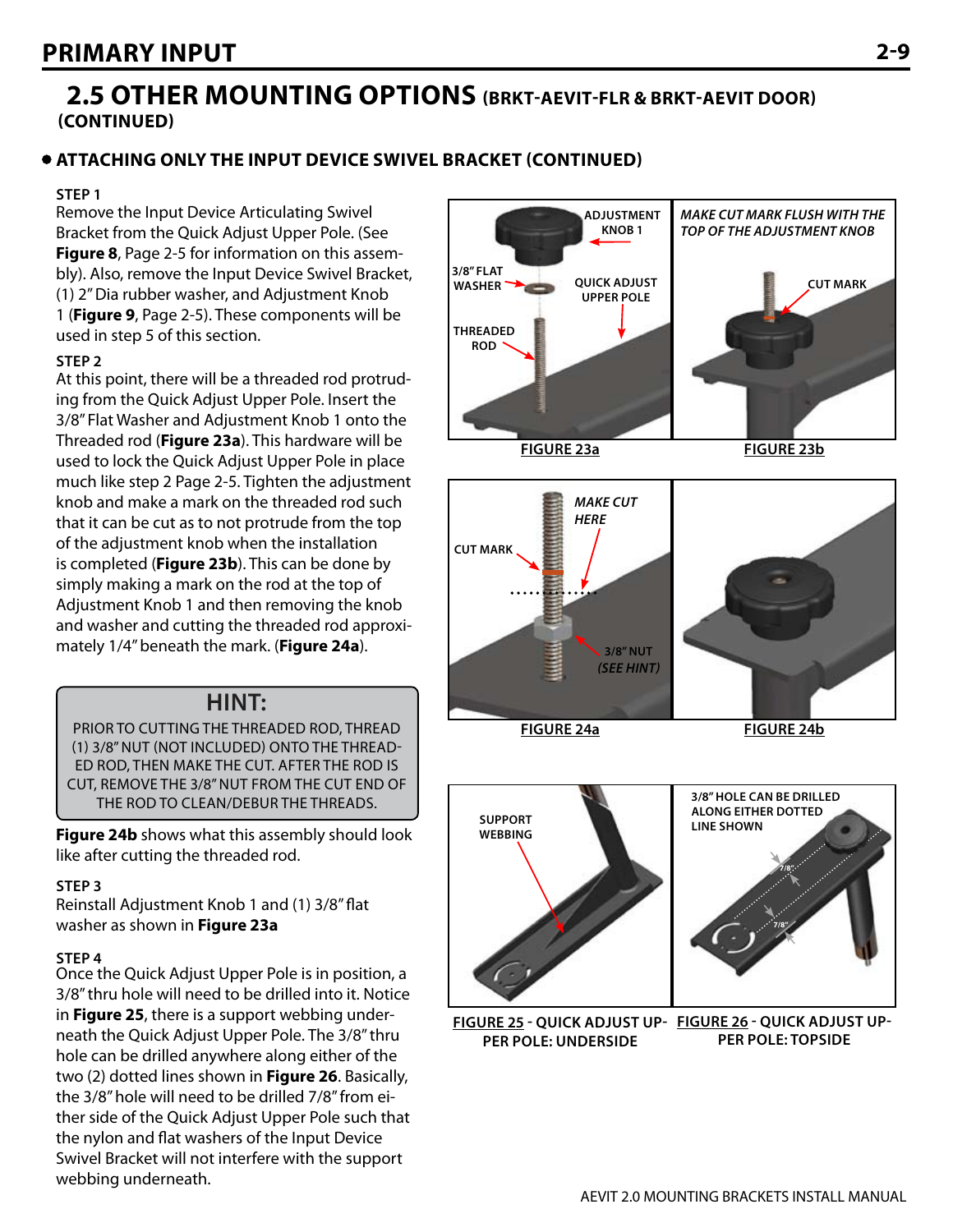### **2.5 other mounting options (Brkt-aevit-flr & BRKT-AEVIT DOOR) (Continued)**

#### **Attaching only the Input device swivel bracket (continued)**

#### **Step 5**

Mount the Input Device Horizontal Swivel Bracket to the Quick Adjust Upper Pole using (1) 3/8" x 2.5" Grade 8 Bolt, (1) 2" Dia. Rubber Washer, (1) 3/8" Flat Washer, and (1) 3/8" Lock Nut. The 3/8" bolt, 3/8" flat washer and 3/8" lock nut will need to be supplied by the installer while the 2" Dia rubber washer and Input Device Swivel Bracket are from the disassembled Input Device Articulating Swivel Bracket (Step 1, Page 2-9)

#### **Step 6**

Tighten the 3/8" Lock Nut such that there is **NO MOVEMENT DURING NORMAL OPERATION OF THE INPUT DEVICE.**

#### **WARNING:**

FAILURE TO TIGHTEN THE 3/8" LOCK NUT COM-PLETELY COULD CAUSE AN ACCIDENT RESULT-ING IN SERIOUS INJURY AND/OR DEATH.

#### **Step 7**

The Input Device Horizontal Swivel Bracket, as the name implies, swivels in 45<sup>°</sup> increments to allow for multiple angles of the Input Devices (**Figure 28**). To install the Input Device, simply place the ball of the Input Device into the socket of the Input Device Horizontal Swivel Bracket and tighten using the "T" handle as shown in **Figure 29.** The completed install should resemble **Figure 30**.



**Figure 27**



**Figure 28**

**Figure 29: Input device Mounting**



**Figure 30**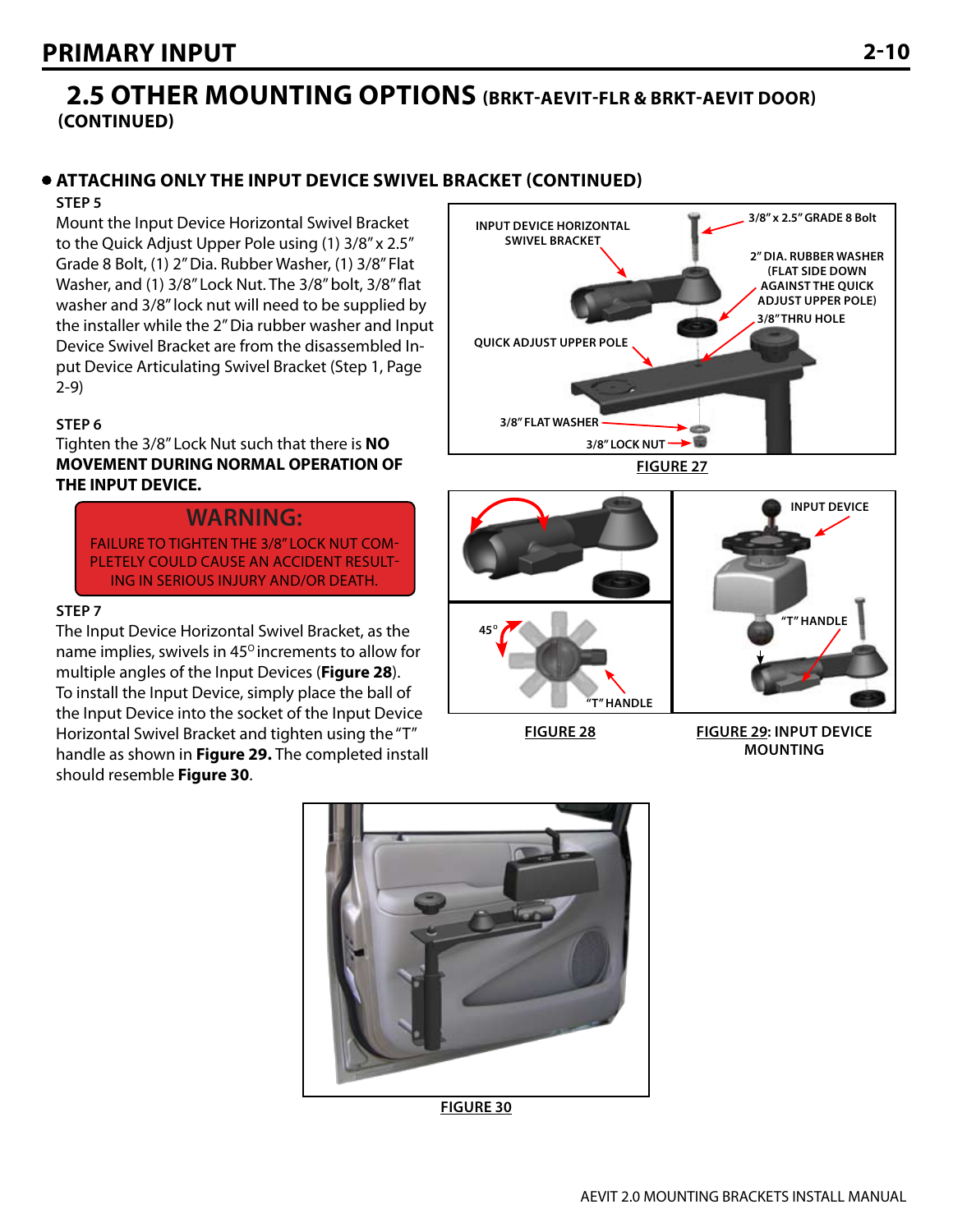# **3. Secondary INPUT** *Mounting Brackets*

**3-1**

## **3.1 general information**

The secondary input section will describe how to install the mounting brackets for the AEVIT 2.0 Display and switches to operate the secondary functions of the vehicle. Generally, the AEVIT 2.0 Display is mounted to the same Quick Adjust Upper Pole as the AEVIT 2.0 Wheel as shown in **Figure 31**; however, with the hardware provided, it can be installed just about anywhere. Section 3.3 will discuss mounting the switches that control the secondary functions of the vehicle. These include: Digitone 2.0, VIC 2.0, plus others.



## **3.2 Display bracket Installation (Brkt-aevit-disp)**

Before installing the Display Mounting system, verify that the following components are included with the BRKT-AEVIT-DISP mounting kit:

- (1) Display Vertical Support
- (2) Input Device Mounting Balls
- (1) Mounting Ball Hardware Kit

#### **Step 1**

Attach (1) mounting ball to the AEVIT 2.0 Display (see page 1 for instructions). Determine a location to attach the second mounting ball to the Quick Adjust Upper Pole. This bracket was designed such that the mounting ball can be mounted anywhere along the Quick Adjust Upper Pole.

#### **Step 2**

Mark and Drill (3) 3/16" thru holes into the Quick Adjust Upper Pole and install the second mounting ball to the bracket (hardware not included).

#### **Step 3**

Mount the Display to the Display Vertical Support and the Vertical Support to the Mounting Ball that was installed in step two (**Figure 32**).

#### **Step 4**

The standard length of the Display Vertical Support is 8" . Other lengths are available on special order. Contact EMC SALES at (207) 512-8009 for more information.



### **WARNING:**

**Figure 32**

ALL MOUNTING HARDWARE AND FASTENERS MUST BE PROPERLY TIGHTENED TO PRE-VENT UNINTENDED MOVEMENT OF THE INPUT DEVICE(S) OR DISPLAY. FAILURE TO OBSERVE THIS WARNING MAY RESULT IN AN ACCIDENT CAUSING SERIOUS INJURY AND/ OR DEATH.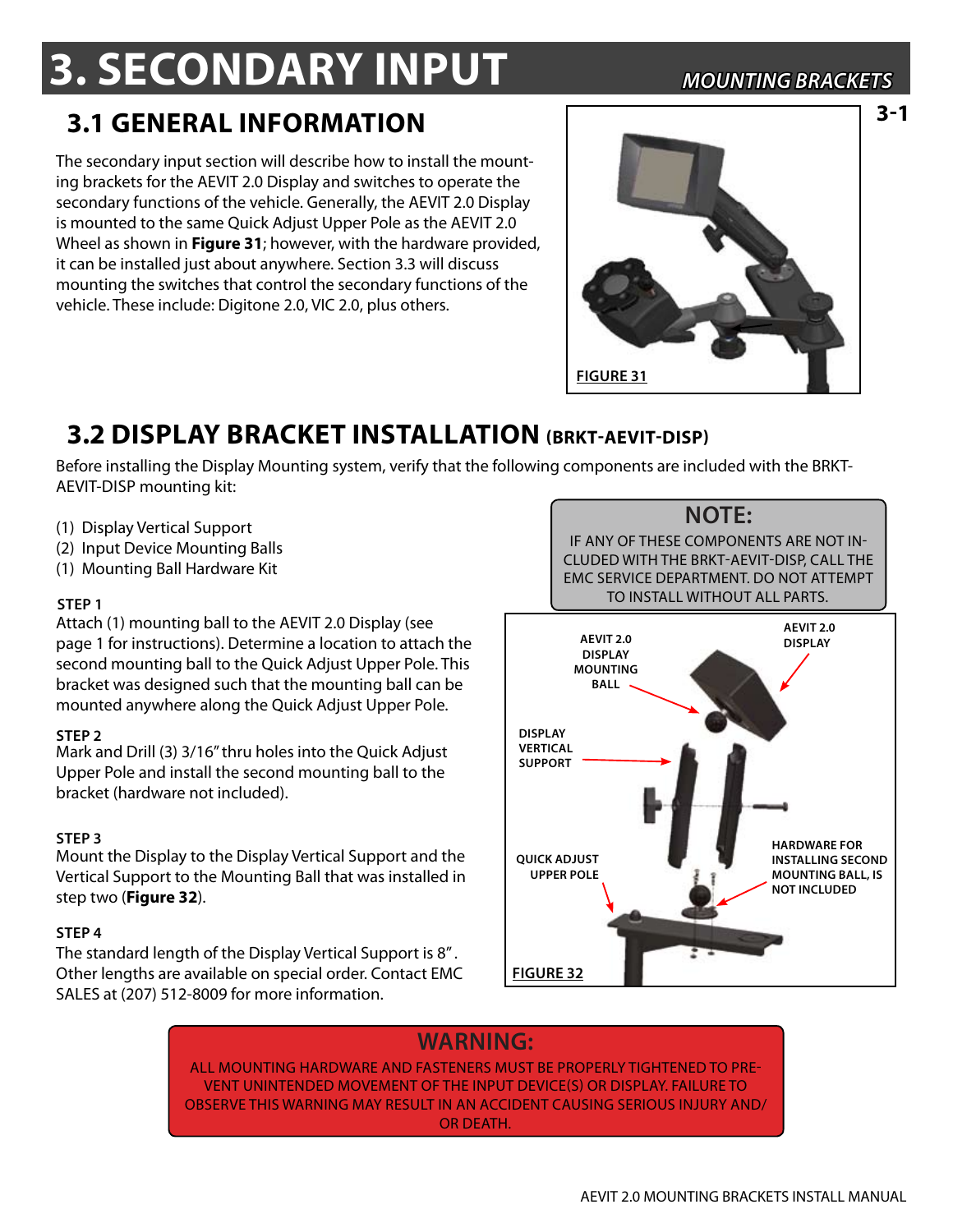## **Secondary input 3-2**

## **3.3 secondary function switches**

The most commonly used switch to operate secondary functions is the 1.5" Push-Button switch (**Figure 33**). This switch can be used to operate the 2.0 Digitone, VIC 2.0 and other single secondary functions. The same bracket system used to mount the AEVIT 2.0 Display can be used to mount this single switch.





**Double**

#### **Step 1**

Attach the 1.5" Push-Button switch to a Mounting Ball using a small piece of double sided tape.

#### **Step 2**

Attach this assembly and the second mounting ball to the Vertical Support as shown in **Figure 35.** The completed assembly should look like **Figure 36.**

#### **Step 3**

Finally, this assembly can be mounted anywhere convenient for the client to access. A common place to locate this switch is on the "B" Pillar as shown in **Figure 37**. In this position, a client could easily use their elbow to activate the switch. However, any place where the Mounting Ball can be securely attached can be used. EMC recommends that a bracket be fabricated and mounted to a support pillar of the vehicle and the Mounting Ball be attached to it (hardware not included). **Figure 38** shows an example of this.







**Figure 37**

**Figure 38**